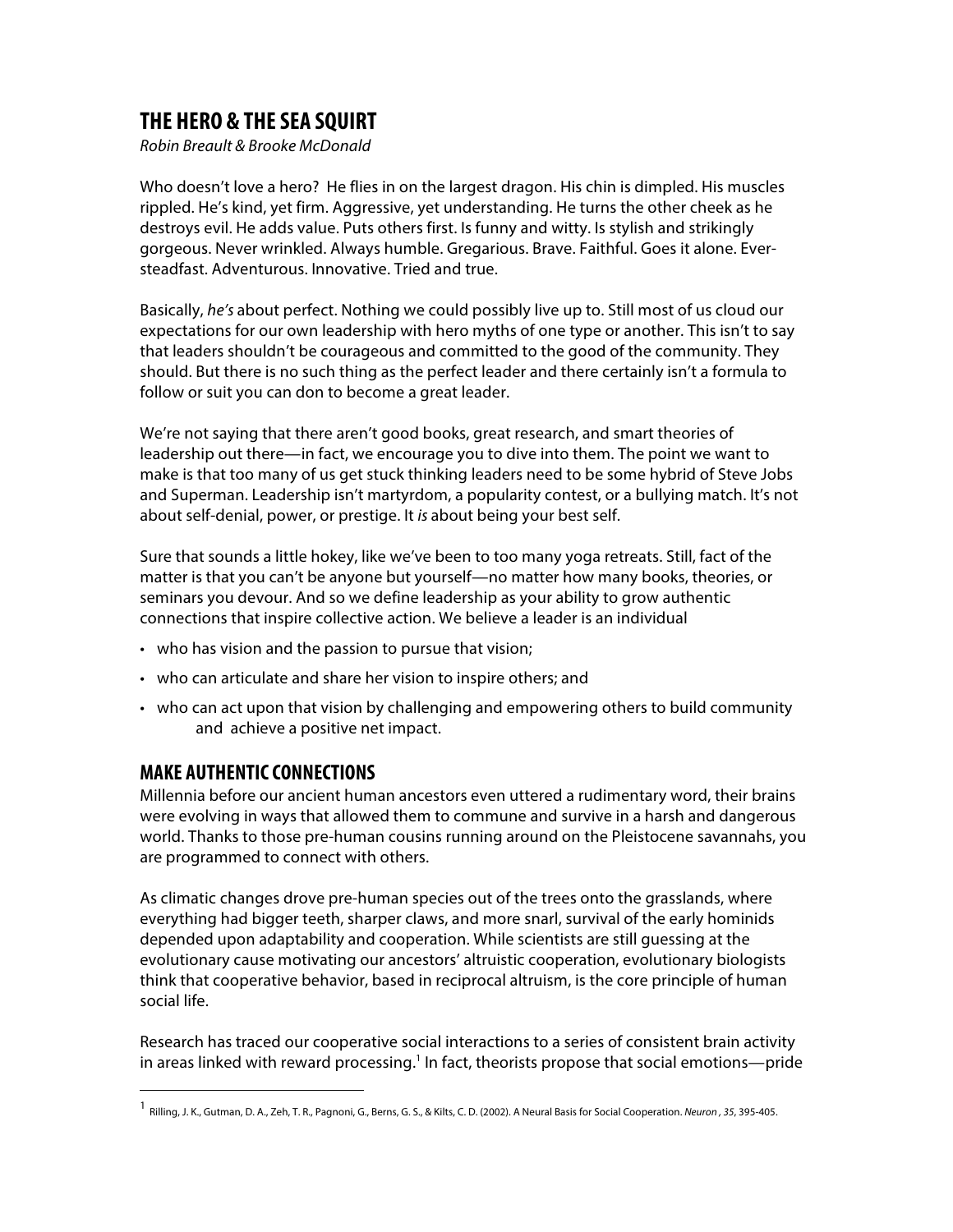or gratitude, for example, evolved to preserve community and relationships. But it gets even deeper. Beyond its ability to reward you for altruistic behavior, your brain contains additional adaptations that evolved to help you exist in community. One of the really cool adaptations is a specialized area for reading faces, the fusiform face area. The fusiform face area recognizes facial patterns unique to humans in any object, animate or inanimate.

Ever seen the man on the face of the moon? It is your fusiform face area deriving meaning from patterns, finding the familiar in the new—a function undeniably useful in communication. But the fusiform face area is not the only part of your brain that reads and recognizes patterns in the faces and actions of others. Throughout parts of your brain there are miraculous little motor neurons whose only job is to track and mirror action and sensation. Seriously, that is their only job. More importantly they make up a full 20% of your motor cortex.

As we interact with people, our mirror neurons engage in an intimate dance, joining the self and other in an interdependent simultaneity. Mirror neurons are fundamental to our motor function, and some believe for our ability to learn and make meaning. Neuroscientist Michael Arbib goes so far as to hypothesize that mirror systems are the evolutionary link that made early language possible for early humans.<sup>2</sup> In other words, mirror neurons are critical to your ability to understand, be understood, and lead.

Why should this matter to leadership development? Well, if you can't connect and build rapport with others authentically and honestly, you won't be successful. The fact that "no man is an island" is truer than John Donne ever imagined. As we continue to figure out more and more about the science of human interactions, research in numerous disciplines measures and tracks the amazing subtlety and complexity of human connection and communication.

Leadership gurus Daniel Goleman and Richard Boyatzis, studied Herb Kelleher, co-founder and Chairman Emeritus (and former CEO) of Southwest Airlines. They analyzed and documented Kelleher's ability to "light up" his employees and customers alike, $3$  concluding along with numerous other researchers that the leader-follower dynamic is not a case of our brains reacting consciously or unconsciously in response to one another. Instead, what's at work is the fusion of our individual minds into a single system.

In other words, in a successful leader's brain all those billions of neurons fire up and connect with others in a way that two people (or more) end up thinking as one. In that moment, true leadership takes place. Thought is literally infused into a powerful connection that goes beyond empathy into shared vision or pure and powerful understanding.

When you get right down to it, leadership is about deep and authentic connections that inspire action.

## **INSPIRE ACTION**

 

If we consult the ultimate authority, *Wikipedia*, an "action is what an agent can do."4 Catching

<sup>4</sup> http://en.wikipedia.org/wiki/Action\_(philosophy). Retrieved on Dec. 31, 2013.





<sup>2</sup> Arbib, M. (2008). Primate vocalization, gesture, and the evolution of human language. *Current Anthropology,* 49, 1053-63.

<sup>3</sup> Goleman, D., & Boyatsiz, R. (2008, September 1). Social Intelligence and the Biology of Leadership. *Harvard Business Review* .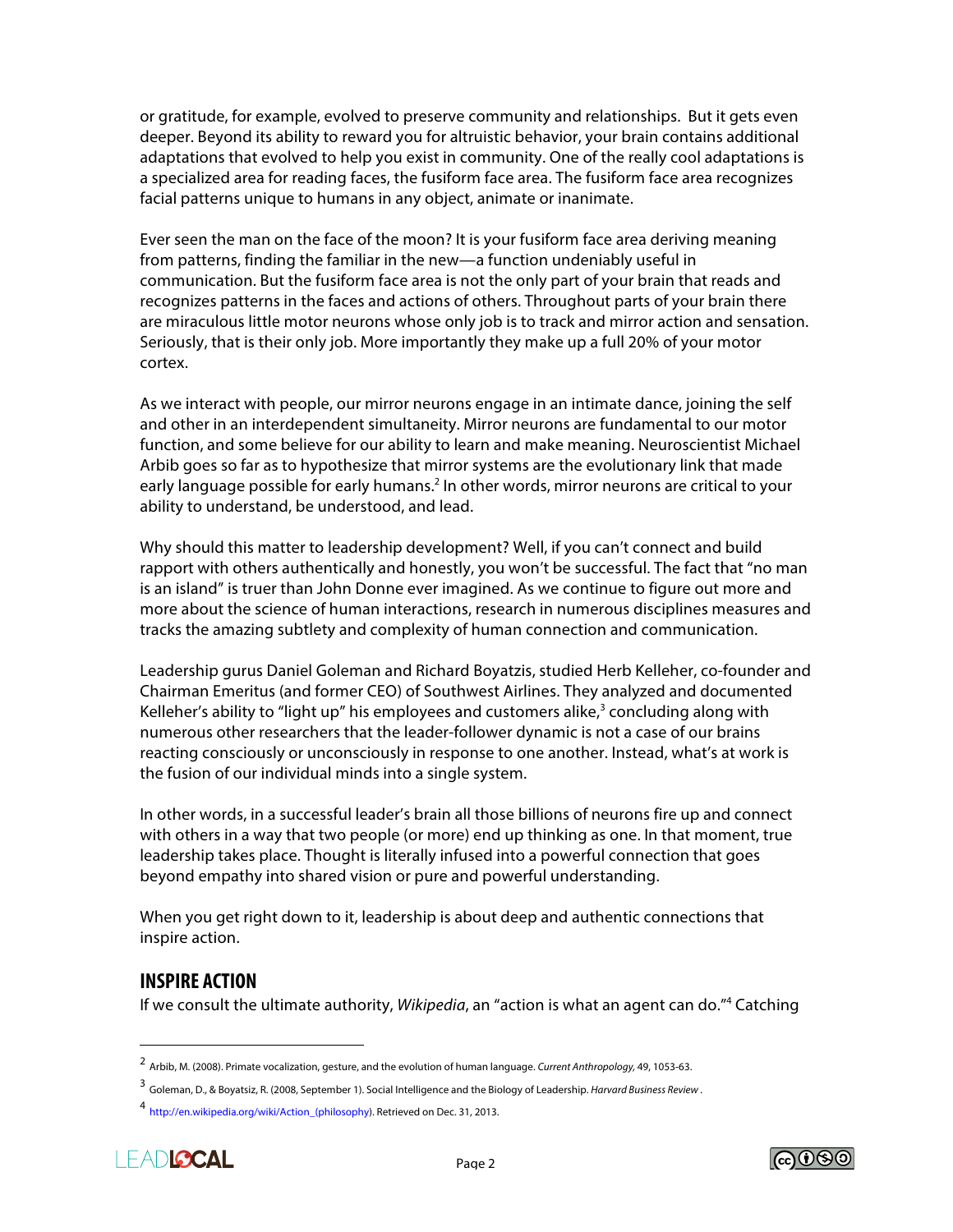the flu *isn't* an action. Hitting your brother *is* an action. Actions require an agent. Agents make an intentional or unintentional decision to act or not, which leads to a reaction. Where all this action stuff gets tricky is when you get into the question of agency and empowered action. So, let's put the socio-cultural complications aside for a moment and agree that things happen because someone or something chooses to act. It's that simple. Your dog can do it. She sees the bagel. It looks tasty. No one's looking. Yum!

But, we'd like to begin to make a distinction between you and your dog. Beyond your inferior olfactory system, you differ in your level of consciousness. Consciousness refers to the relationship between the mind and the world, the state of awareness and selfhood. It's this awareness of self that makes us feel guilty when we eat that third piece of cake at a birthday party or steal a bagel off the counter. It's this awareness that allows us to define a self.

What selfhood and awareness *are* and *how* these phenomena arise brings on heated debates. From theologians to neurobiologists, different theories and interpretations of consciousness clash or meld. Scientists study it. Artists question it. But the rest of us just live with it. Recently, there's been resurgence in popular literature about consciousness.

Learned folk from philosophy to neuroscience weigh in on the debate about consciousness and what makes a mind and a self. Undoubtedly, this discussion has been fueled by great leaps in our understanding of how our brains work. And while the great philosophers have waxed poetic on the subject for millennia (the likes of Plato, Descartes, Kant), we'll begin our conversation in the hot topic du jour, brain science.

Looking to the neural realm, many scientists posit that consciousness is linked to the neural processing of sensory and perceptual data. This makes sense. After all, you feel like your personal perspective of our world is informed by what you see, smell, taste, hear and feel.

However, neurophysiologist Rodolfo Llinas,<sup>5</sup> from NYU doesn't accept this idea as the only answer; he posits that consciousness emanates not from sensory input but, rather, from the motor system—which, remember, is 20 percent mirror neurons.

Heady stuff. Think about it: if your consciousness emanates from your motor system, it is rooted in movement and action. Your sense of selfhood and awareness grows *not* from what you perceive, rather it grows from what you *do*.

You have to admit this is a tantalizing concept: one that has the potential to make your head hurt. So let's take a brain break for a moment and think about the sea squirt Llinas uses to illustrate his point. Sea squirts are cute jellyfish-like creatures that live in the sea (surprise!). What's so remarkable about sea squirts?

They devour their own brains. A seriously weird thing to do, but it works for them. After birth, a sea squirt has 12 hours to find a cozy place to live on the coral reef. Once it's picked a home and attached itself to the reef, the first thing the squirt does is have a little snack, Hannibal Lector style. The rest of its life is spent in a vegetative state. How clever is that?

Beyond the marvel of the sea squirt, Llinas' theory that the motor system is at the root of

 





<sup>5</sup> Llinas, R. (2013) *I of the Vortex.*